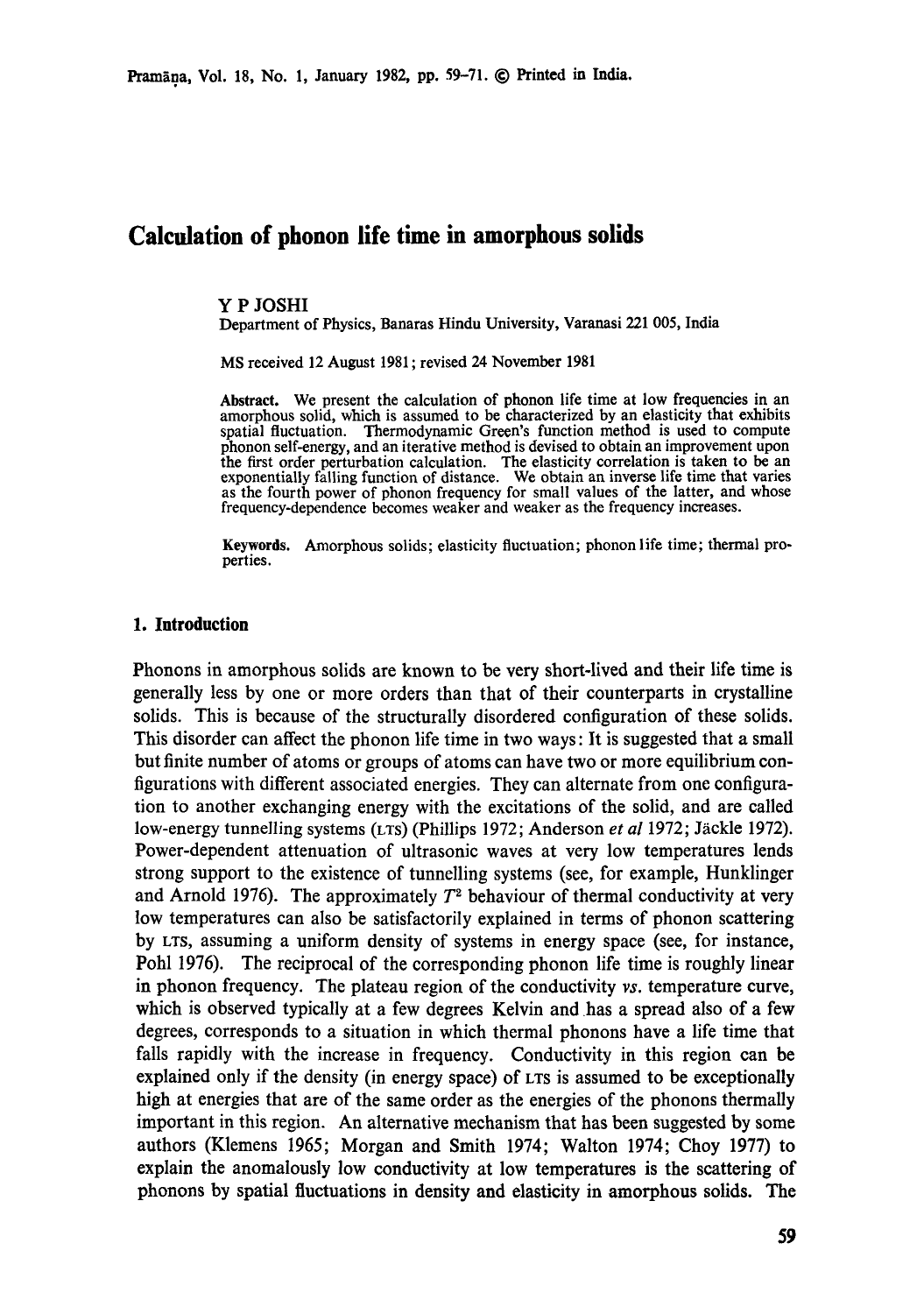local density and elasticity in a given region of an amorphous solid, which is generally regarded as a homogeneously disordered system on a macroscopic scale, can exhibit small departures from their respective average values. The characteristic length over which these mechanical quantities can be taken to remain practically constant would be of the order of a few tens of Angström. It has been discussed (Joshi 1979) that phonons having very large wavelength would not be able to feel the existence of this microscopic inhomogeneity appreciably and their scattering would mainly be caused by LTS. With an increase in frequency, phonons are expected to grow more and more sensitive to the spatial variations in density and elasticity, and the corresponding scattering would become more important at relatively higher frequencies..

Here we study the contribution to phonon life time of scattering by spatial fluctuations in elasticity. Thermodynamic Green's function technique (Abrikosov *et al*  1964) is used to calculate the self-energy of phonons from which information on lifetime is derived. An iterative method is used to obtain an improvement upon the first-order perturbation calculation. An exponentially decreasing function of distance is taken as a model description of the spatial correlation between local elasticities defined in different regions of the amorphous system.

## **2. Model Hamiltonian**

The dynamical excitations in a solid continuum can be described by the following Hamiltonian (Ziman 1960)

$$
H = \frac{1}{2} \int d^3 r \left( \frac{1}{\rho} \mathbf{p} \cdot \mathbf{p} + \frac{\partial \mathbf{u}}{\partial \mathbf{r}} : \mathbf{g} : \frac{\partial \mathbf{u}}{\partial \mathbf{r}} \right), \tag{1}
$$

where  $\mathbf{u} = \mathbf{u}(\mathbf{r})$  is the displacement vector of the medium at position **r**, and  $\mathbf{p} = \mathbf{p}(\mathbf{r})$  is the corresponding momentum density. Integration is to be performed over the system volume V. Here  $\rho$  is the density of the material, which may be in general a function of position, and  $g = g(r)$  is the local elastic tensor of rank four.  $\partial u/\partial r$  is in fact the strain tensor of rank two. To facilitate the calculations we assume that the density of the material would not be sensitively dependent on the disordered arrangement of the constituent atoms as the elasticity. Thus we ignore the spatial variation of  $\rho$ , treating it as a constant, and consider the varitation of only g, which would be more important.

If  $g_0$  denotes the elastic tensor averaged over the entire volume of the system, then we can write

$$
g(r) = g_0 + \Delta g(r), \qquad (2)
$$

and the Hamiltonian formally becomes

$$
H = H_0 + \Delta H,\tag{3}
$$

where  $\Delta H$  contains the contributions of  $\Delta g$  and the contribution of other terms is included in  $H_0$ . One can now define the normal Fourier modes of vibration of the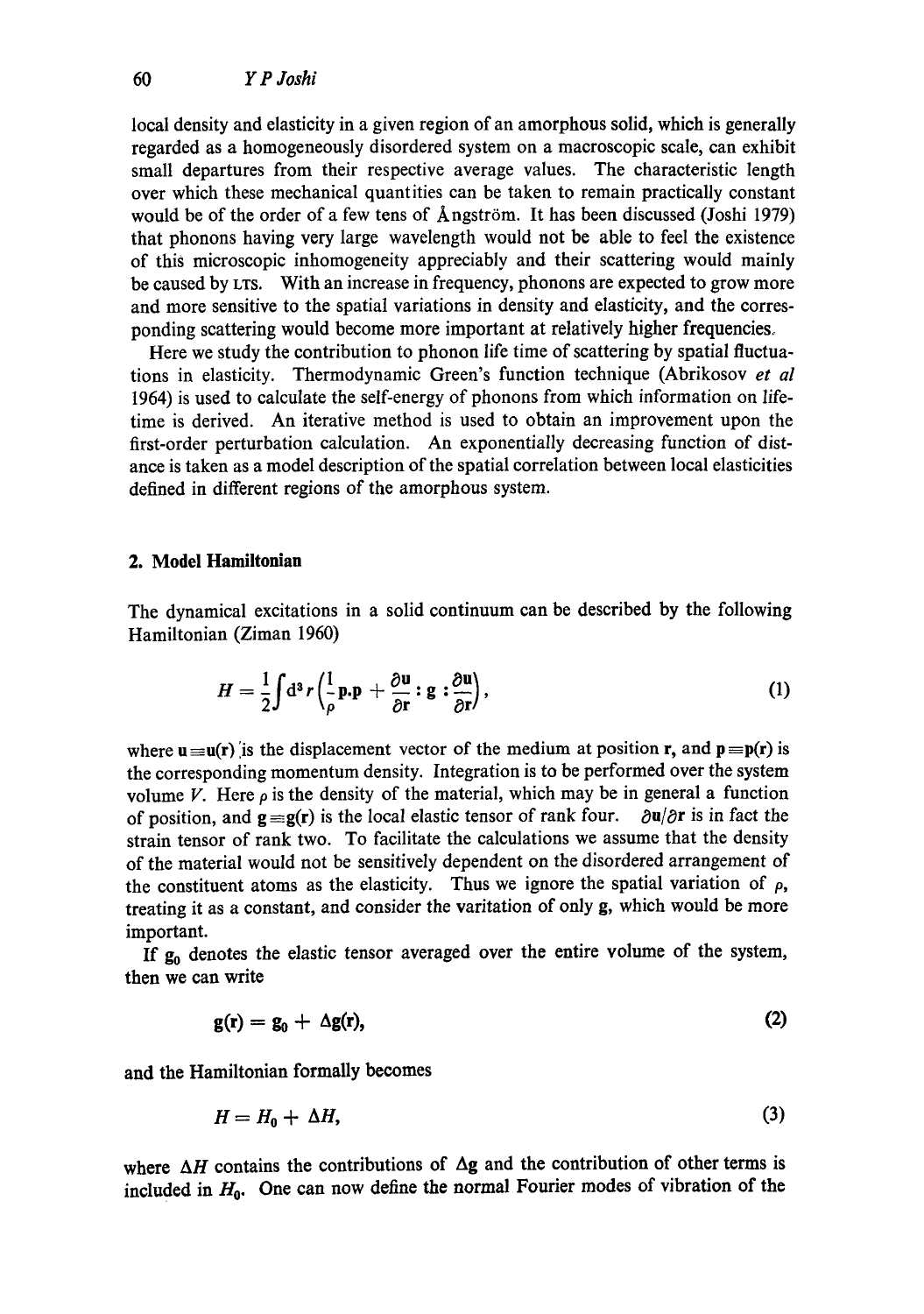system such that  $H_0$  is diagonalized. In second-quantized notation these modes can be defined by

$$
\mathbf{u}(\mathbf{r}) = \sum_{q} \left( \frac{\hbar}{2\omega_{q}\rho V} \right)^{1/2} (a_{q} + a_{-q}^{+}) \mathbf{e}_{q} \exp\left(i\mathbf{q}.\mathbf{r}\right), \tag{4a}
$$

and

$$
\mathbf{p}(\mathbf{r}) = \sum_{q} \left( \frac{-\hbar \omega_q \rho}{2V} \right)^{1/2} (a_{-q}^+ - a_q) \mathbf{e}_q \exp(i\mathbf{q}.\mathbf{r}), \tag{4b}
$$

where q is the wave vector of a mode with angular frequency  $\omega_q$  and unit polarization vector  $e_q$ . Here  $q \equiv (q, j)$  is an abbreviated notation for combined reference to the wave vector q and polarization branch index j;  $a_q$  and  $a_{-q}^+$  are the usual destruction and creation operators for mode  $q$ . In terms of these operators we have

$$
H_0 = \sum_q \hbar \omega_q (a_q^+ a_q + \tfrac{1}{2}), \qquad (5)
$$

which is the Hamiltonian that describes a phonon system in a perfectly homogeneous elastic continuum. The term  $\Delta H$  can be now regarded as a perturbation acting on the excitations defined by  $H_0$ . An exact analytical expression for  $\Delta H$  cannot be obtained. However an approximate expression can be suggested, if we assume that all the elements of the tensor  $\Delta g(r)$  differ from their spatially averaged values by the same proportion  $\epsilon(r)$ . Then a model representation of the perturbation can be given by

$$
\Delta H = \sum_{q, q'} \frac{\hbar}{2V} (\omega_q \omega_{q'})^{1/2} \mathbf{e}_q \mathbf{e}_q, A_q A_{q'} \int d^3 r \mathbf{e}(\mathbf{r}) \exp(i(\mathbf{q} + \mathbf{q}'). \mathbf{r}), \qquad (6)
$$

where

$$
A_q = 2^{-1/2} (a_q + a_{-q}^+)
$$

For the sake of brevity we define

$$
U(q,q')=\frac{1}{V}(\omega_q \omega_q)^{1/2}\int d^3 r \epsilon(\mathbf{r}) \exp(i(\mathbf{q}+\mathbf{q}').\mathbf{r}), \qquad (7a)
$$

and 
$$
V(q,q') = U(q,q') \mathbf{e}_q \cdot \mathbf{e}_q,
$$
 (7b)

so that 
$$
\Delta H = \frac{1}{2} \sum_{q, q'} V(q, q') A_q A_{q'}.
$$
 (8)

## **3. Green's function**

We now define imaginary time thermodynamic Green's function in the usual way

$$
G(q,q',\tau) \equiv \langle \widetilde{A}_q(i\ t); \widetilde{A}_{q'}(0) \rangle
$$
  
= - \langle W[\widetilde{A}\_q(i\ t) \widetilde{A}\_{q'}(0)] \rangle, (9)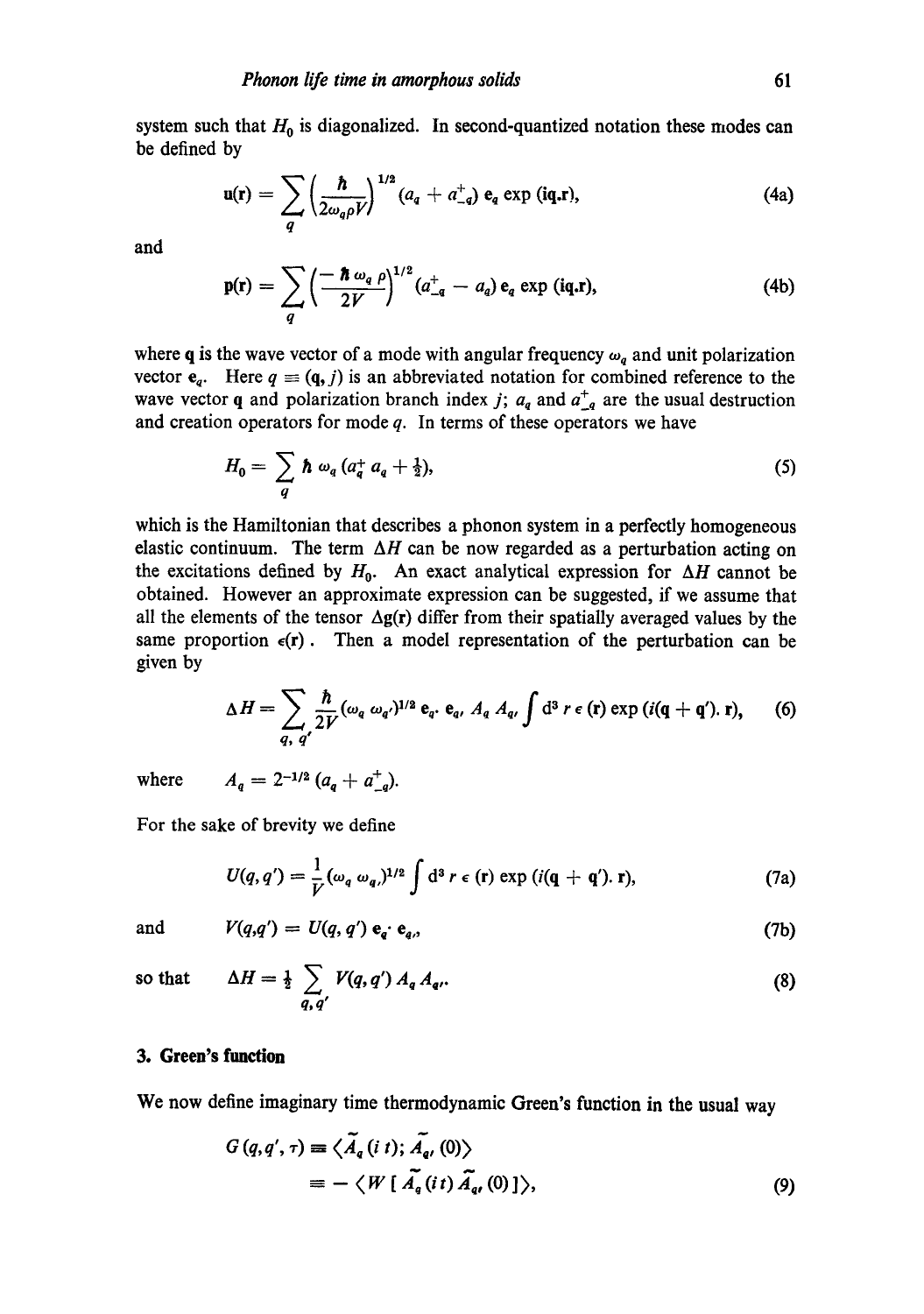where  $\tau = i$  t, measures the imaginary time, W is Wick's time ordering operator, and a tilde over the phonon field operator implies that the time development of the operator (in Heisenberg picture) is determined by the total Hamiltonian. The Fourier frequency representation for the Green's function can be defined by

$$
G(q, q', \tau) = \frac{1}{\beta \hbar} \sum_{n} G(q, q', \omega_n) \exp(-i\omega_n \tau), \qquad (10)
$$

where  $\beta = 1/k_B T$  is a measure of temperature on the inverse energy scale, and  $\omega_n = 2\pi n/\beta \hbar$ , *n* being an integral number.

A series representation of  $G(\omega_n)$  in terms of the unperturbed Green's functions can be obtained using the S-matrix expansion method (Abrikosov *et al* 1964). In fact one can show that

$$
G(q, q') = G_0(q, q') + G_0(q, q_1) V(q_1, q_2) G_0(q_2, q') + G_0(q, q_1) V(q_1, q_2) G_0(q_2, q_3) V(q_3, q_4) G_0(q_4, q') + ... \t(11)
$$

Here and in what follows it is implied that all the G's are functions of  $\omega_n$ , unless otherwise stated, and that summation is to be carried over the repeated variables  $q_1, q_2, \ldots$  The unperturbed Green's function is defined by

$$
G_0(q, q') = \delta_{q, -q}, G_0(q)
$$
  
=  $\delta_{q-q}, \omega_q / [(i \omega_n)^2 - \omega_q^2].$  (12)

One can rewrite (11) as

$$
G(q,q') = G_0(q,q') + G_0(q) V(-q,q_1) G(q_1,q'). \qquad (13)
$$

We will be interested in  $G(q, -q, \omega_n) \equiv G(q, \omega_n)$  which describes phonons in mode q. An iterative method can be now devised to obtain a series expansion for this quantity in terms of the other Green's functions. In fact (13) suggests that

$$
G(q, q') = G_0(q) V(-q, q_1) G(q_1, q'), \text{ for } q' \neq -q.
$$
 (14)

By the repeated application of this relation to an infinite order, a series for *G(q)*  can be generated, each term of which has  $G(q)$  as the last factor. This gives us

$$
G(q) = G_0(q) + G_0(q) S(q) G(q), \qquad (15)
$$

which can also be written in the form

$$
G^{-1}(q) = G_0^{-1}(q) - S(q). \tag{16}
$$

Here we have neglected the term

$$
\lim_{N'\to\infty}\sum_{q_1, q_2,...}G_0(q) V(-q, q_1) \left[\prod_{N=1}^{N'-1}G_0(q_N) V(-q_N, q_{N+1})\right]G(q_{N'}-q),
$$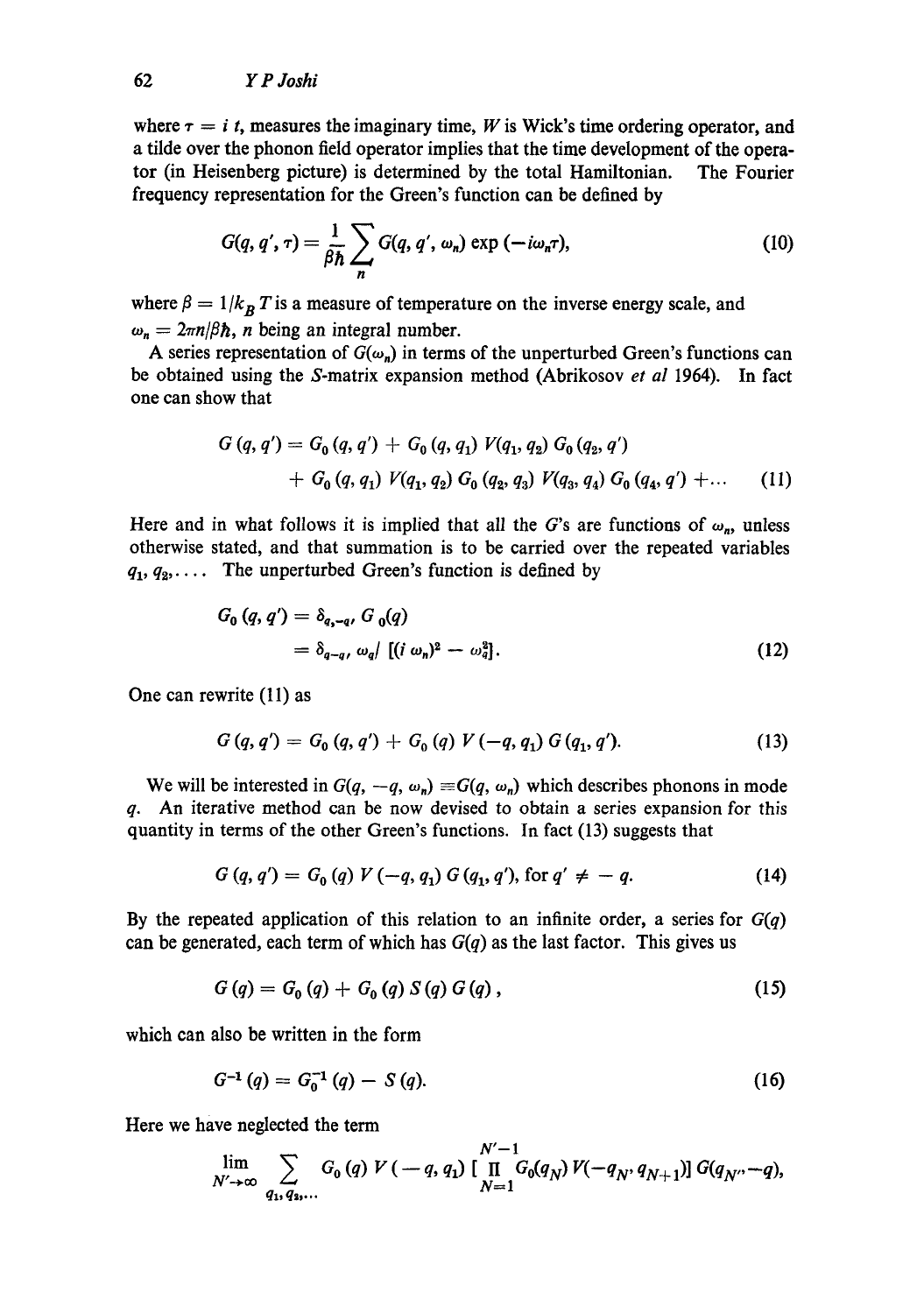which would invariably remain there as the last term on the right hand side of (15). Note that in this term  $q_N$ ,  $q_{N'} \neq q$ . Adopting this approximation is equivalent to truncating the series expansion of *G(q)* to get rid of this last term. Alternatively, this amounts to evaluating this term, using the lowest order approximation for the nondiagonal element of the Green's function  $G(q_{N'}, -q)$ , which is zero. The advantage of taking this course is that the series left for *G(q)* can be easily summed up to get a formal solution for *G(q)* in terms of *S(q)* defined by

$$
S(q) = V(-q, q) + V(-q, q_1) G_0(q_1) V(-q_1, q)
$$
  
+ 
$$
V(-q, q_1) G_0(q_1) V(-q_1, q_2) G_0(q_2) V(-q_2, q).
$$
 (17)

Here summation over  $q_1, q_2, \ldots$  is implied and strictly speaking, these variables are not allowed to assume a value equal to  $q$ . But we shall ignore this restriction in view of the fact that in a real system a summation variable  $q_t$  will take an almost indefinitely large number of values. This permits us to write, using (11),

$$
S(q) = V(-q, q) + V(-q, q_1) G(q_1, q_2) V(-q_2, q).
$$
 (18)

The first term on the right of this equation is zero, since the spatially averaged value of  $\epsilon(\mathbf{r})$  is nil by definition.

The Green's function given above has been defined for frequencies on the imaginary axis of the complex frequency plane. The results can be extended to the real axis by some suitable limiting process to obtain the real-time Fourier representation (Abrikosov *et al* 1964). This can be done by letting  $i\omega_n \rightarrow \omega$  where a positive imaginary part is implied to have been included in  $\omega$ , which is therefore complex.  $G(q, \omega)$ obtained in this manner will give the appropriate Green's function and correspondingly  $S(q, \omega)$  obtained from (18) defines the phonon self-energy from which phonon life time can be calculated. The inverse life time can be approximately given by Im  $S(q, \omega \approx \omega_q)$ .

Using (7), the self-energy term can be written as

$$
S(q, \omega) = \sum_{q_1, q_2} \omega_q (\omega_1 \omega_2)^{1/2} (e_q \cdot e_1) (e_2 \cdot e_q) G(q_1, q_2, \omega) i(q_1, q_2), \qquad (19)
$$

where 
$$
I(\mathbf{q}_1, \mathbf{q}_2) = \frac{1}{V} \int d^3 r \int d^3 r' \epsilon(\mathbf{r}) \epsilon(\mathbf{r}') \exp(i(\mathbf{q}_1 - \mathbf{q}) \cdot \mathbf{r}) \exp(i(\mathbf{q} - \mathbf{q}_2) \cdot \mathbf{r}).
$$
 (20)

Here we have written  $\omega_{q_i} = \omega_i$  and  $e_{q_i} = e_i$  for convenience.

We now regard  $\epsilon(r)$  as a random variable of space coordinates. Then one can write (Ziman 1979)

$$
\epsilon(r) = \sum_{\mathbf{k}} \epsilon_{\mathbf{k}} \exp i (\mathbf{k} \cdot \mathbf{r} + \psi(\mathbf{k})), \tag{21}
$$

where  $\psi$  (k) is itself a random real function of k, and  $\epsilon_k$  is a real positive number.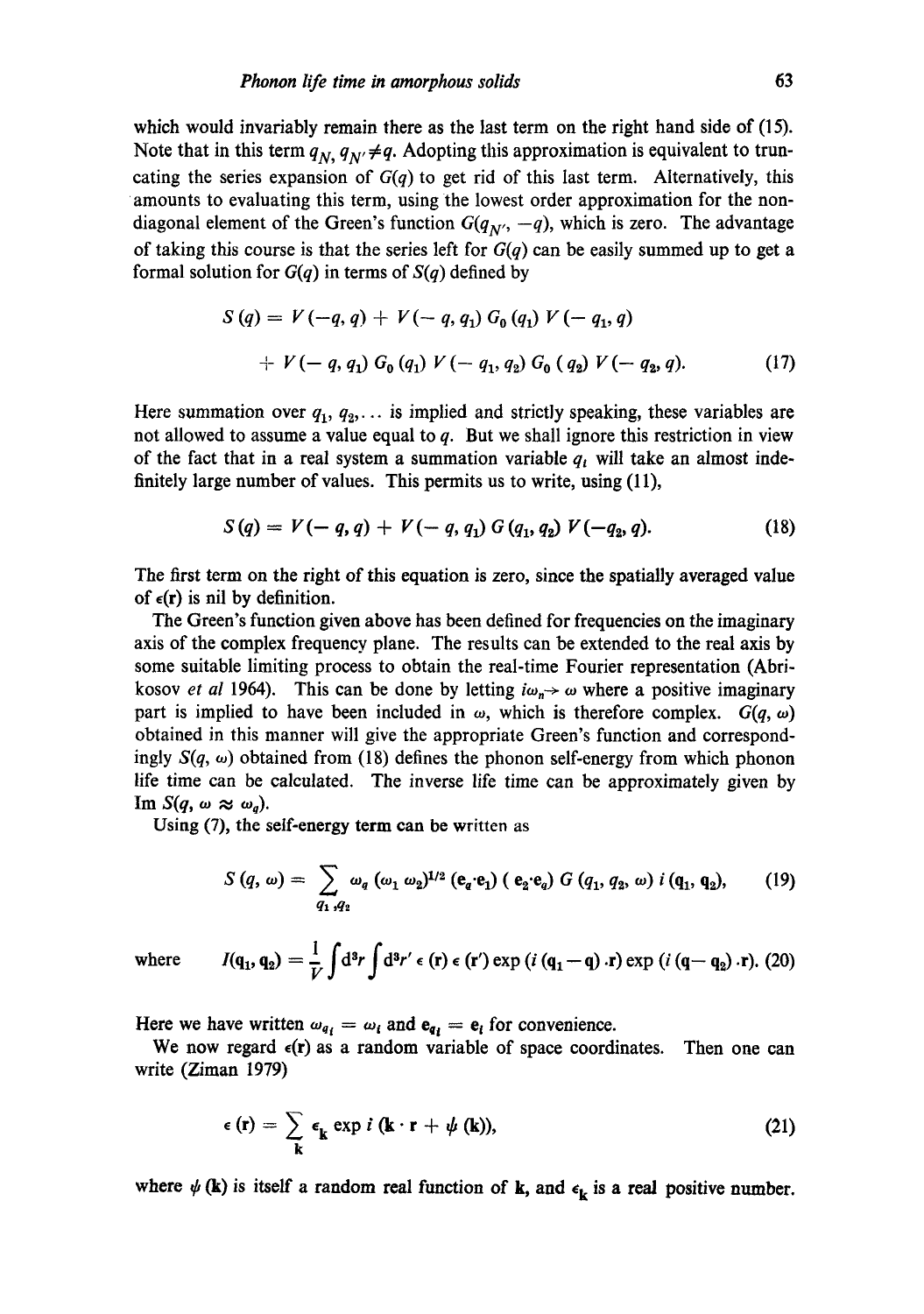The random field  $\epsilon(\mathbf{r})$  is real, therefore  $\epsilon_{\mathbf{k}} = \epsilon_{-\mathbf{k}}$ , and  $\psi(\mathbf{k}) = -\psi(-\mathbf{k})$ . Moreover, for a macroscopically isotropic system, we can take  $\epsilon_{\mathbf{k}} = \epsilon_{\mathbf{k} \mathbf{k}}$ . Consequently

$$
I(q_1, q_2) = \epsilon_{\vert q-q_1 \vert} \epsilon_{\vert q-q_2 \vert} \exp i \Psi(q, q_1, q_2), \qquad (22)
$$

where

$$
\Psi(q, q_1, q_2) \equiv \psi(q - q_1) - \psi(q - q_2).
$$

It is obvious that the term I is a real positive number equal to  $\epsilon_{\mathbf{q}-\mathbf{q}_1}^2$  for  $\mathbf{q}_1 = \mathbf{q}_2$ . Because of the random nature of the phase term  $\psi$ ,  $I(q_1, q_2)$  will exhibit random variation as a function of  $q_1$  and  $q_2$ , whenever  $q_1 \neq q_2$ . Therefore the statistically expected contribution to S of all those terms for which  $q_1 \neq q_2$ , can be neglected to get

$$
S(q,\omega)=\sum_{q_1}\omega_q\omega_1\ G(q_1,q_2,\omega)\ \epsilon_{|q-q_1|}^2.
$$
 (23)

To arrive at this result, we have also replaced  $(e_q \cdot e_1)^2$  by its angular average of  $1/3$ , and this factor gets cancelled by the factor 3 that would appear as a result of summation over the polarization branch index, ignoring the difference amongst the various branches. In order to justify neglecting the total contribution to S coming from terms with  $q_1 \neq q_2$ , we note that for a macroscopically homogeneous and isotropic system,  $G(q_1, q_2)$  is expected to be dependent only on the angle between  $q_1$  and  $q_2$ . In other words, the absolute orientation of  $(q_1 - q_2)$  would not appear in the function  $G(q_1, q_2)$ except through a phase factor which would be physically unimportant. The summation notation in (19) essentially implies the process of summation over a set of six variables:  $| \mathbf{q}_1 |, | \mathbf{q}_2 |, \theta, \theta', \phi \text{ and } \phi', \text{ where } (\theta, \phi) \text{ and } (\theta', \phi') \text{ define the orientation of }$  $q_1$  and  $q_2$ , respectively, with respect to an arbitrary spherical polar coordinate frame with polar axis along q. Again the summation over  $\phi$  and  $\phi'$  is equivalent to that over  $(\phi'-\phi)$  and  $\phi$ . Now in the process of summation over  $\phi$ , for a given set of values of all other variables (using  $(\phi' - \phi)$  in place of  $\phi'$ ), the relative orientations of  $q, q_1$  and  $q_2$  are not affected, and consequently factors like  $e_q \cdot e_1$  appearing in a given term on the right side of (19) remain unaltered. Thus the summation over  $\phi$  is operative essentially on the phase factor contained in  $I(q_1, q_2)$  modified by a phase factor, if any arising from the functions  $G(q_1, q_2)$ . This sum is likely to reduce to zero in the limiting case when the number of terms to be summed becomes indefinitely large. Terms with  $q_1 = q_2$  have  $\psi$  necessarily equal to zero, and hence their contribution is significant. The validity of (23) thus depends on our assumption that the phase terms  $\psi$ 's defined by (21) are totally uncorrelated.

The quantity  $\epsilon_{\text{1}} q - q_1$  can be obtained from the knowledge of the spatial correlation in elasticity fluctuation. Let us define a spatial correlation function  $\Gamma$  (R) by

$$
\epsilon_0^2 \Gamma(R) = \int d^3 r \epsilon(r) \epsilon(r+R), \qquad (24)
$$

$$
\epsilon_0^2 = \int d^3 r \ \epsilon^2(r), \tag{25}
$$

**where**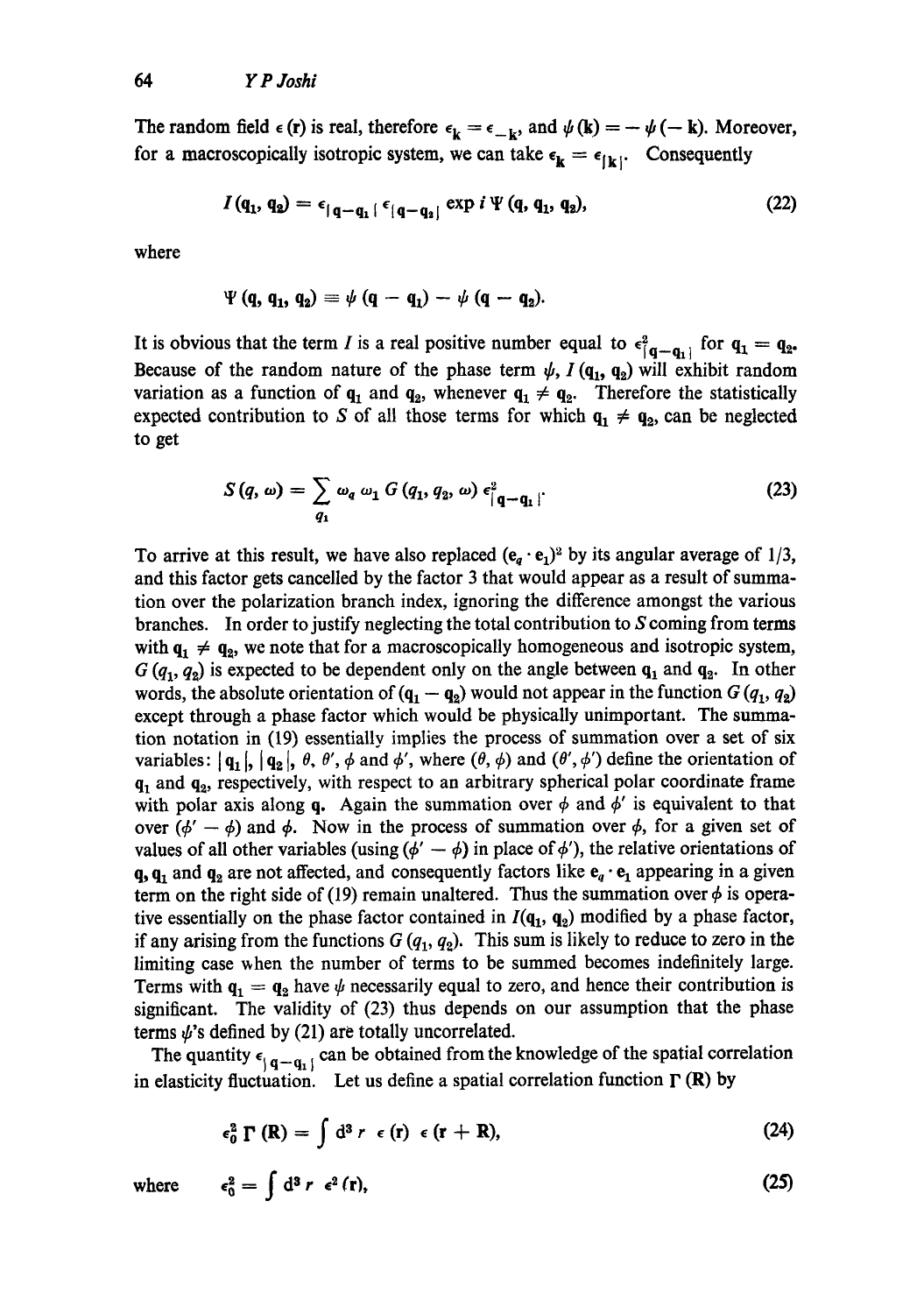is the mean square value of  $\epsilon$  (r). Then using (21) we get

$$
\epsilon_{\parallel \mathbf{k}\parallel}^{2} = \frac{1}{V} \Gamma(\mathbf{k}) \epsilon_{0}^{2}, \tag{26}
$$

where  $\Gamma$  (k) is the Fourier component of  $\Gamma$  (R). It is easy to understand that  $\Gamma$  (R) is unity for  $\mathbf{R} = 0$  and it is expected to tend to zero as  $\mathbf{R} \rightarrow \infty$ . A model correlation that is simple to handle mathematically and which can describe a random system reasonably well can be given by (Joshi 1979; Ziman 1979)

$$
\Gamma(R) = \exp(-\lambda R), \tag{27}
$$

where  $\lambda$  is a constant parameter that can be regarded as a measure of the ordering in the system. Roughly speaking the relevant property of the system can be taken to remain almost constant over a spatial extension of order  $1/\lambda$ . Using this expression for  $\Gamma$  (R), one can show that

$$
\epsilon_{|\mathbf{k}|}^2 = \frac{8\pi\,\lambda\,\epsilon_0^2}{V\,(\lambda^2\,+\,k^2)^2}.\tag{28}
$$

Replacing the summation over  $q_1$  in (23) by an integration in the wave vector space, and using (28), we obtain

$$
S(q,\omega) = \frac{2}{\pi} \epsilon_0^2 \lambda \omega_q \int dq_1 \int_0^{\pi} \sin \theta \ d\theta \frac{q_1^2 \omega_1 G(q_1)}{(\lambda^2 + |q - q_1|^2)^2}
$$
(29)

where  $\theta$  as defined earlier is the angle between q and  $q_1$ . The lower limit of integration for  $q_1$  is zero and some suitable value has to be fixed for the upper limit. The system is macroscopically homogeneous and isotropic; we therefore; take  $G(q_1)$  to be angle independent. Integration over  $\theta$  can easily be performed to obtain

$$
S(q,\,\omega) = \frac{4}{\pi} \epsilon_0^2 \,\omega_q \,\lambda \int dq_1 \frac{q_1^2 \,\omega_1 \,G(q_1)}{(\lambda^2 + q^2 + q_1^2) - 4q^2 \,q_1^2}.
$$
 (30)

The upper limit of integration in this relation is not clearly definable. In the case of crystalline systems, one can define a Brillouin zone, and the upper limit of integration in their case essentially corresponds to the zone boundary. In fact no acoustic wave can exist with a wave vector larger than some sharply-defined upper limit, and consequently there is an upper limit of the associated phonon frequency. The situation is, however, not simple in the case of amorphous systems. In an ideal continuum there is no upper limit for the wave vector and therefore for the phonon frequency. In a real amorphous system vibrational modes with small wave length as compared to the separations between aeighbouring atoms cannot really exist, yet there is no sharp cut-off. In other words, the density of the phonon states can be taken to be roughly a quadratic function of the wave vector up to some frequency  $\omega_m$  and thereafter there is a rapid drop to an asymptotic value equal to zero. Here,  $\omega_m$  is something anologous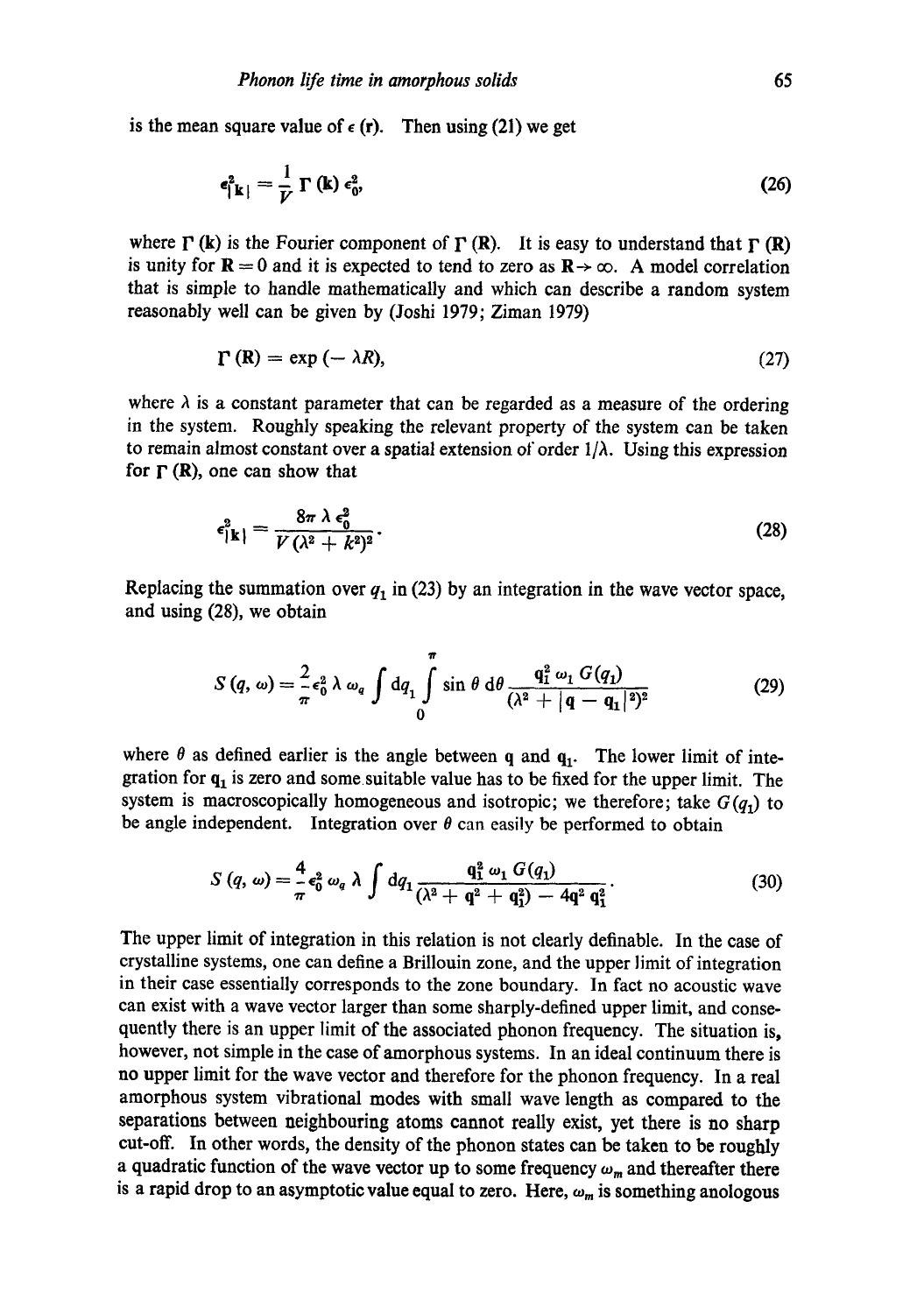to the mobility edge in the case of electronic states in disordered systems. Hence while writing the self-energy in terms of an integral in frequency space some factor has also to be included to take this nature of density of states into account. We will be interested in phonons having frequency sufficiently small compared with  $\omega_m$ , and in that case one could ignore the trailing part of the density of states above  $\omega_m$ . Thus we write

$$
S(q,\omega) \approx \frac{4}{\pi} \epsilon^2 \omega_0 \omega_4 \int d\omega_1 \frac{\omega_1^3 G(q_1,\omega)}{(\omega_0^2 + \omega_4^2 + \omega_1^2)^2 - 4\omega_q^2 \omega_1^2},
$$
(31)

where a linear relation between frequency and wave vector has been assumed, that is  $\omega_q = vq$ , v being the phonon velocity; and  $\omega_0 = v \lambda$ . We now apply an iterative method to calculate S. To the lowest order, S can be obtained by using  $G_0$  for G in the above equation, remembering that an infinitesimal imaginary part is implied to be contained in  $\omega$ . To refer to this approximation we use a naught as a subscript. The result is

$$
\operatorname{Re} S_0 = \frac{\epsilon_0^2 \omega_0}{2\pi \mathcal{D}} \left\{ B \ln \left[ \frac{\omega_m + \omega}{\omega_m - \omega} \right] + C \ln \left[ \frac{\omega_0^2 + (\omega_m - \omega_q)^2}{\omega_0^2 + (\omega_m + \omega_q)^2} \right] + \frac{2 C \omega_q + D}{\omega_0} \left[ \tan^{-1} \frac{\omega_m - \omega_q}{\omega_0} + \tan^{-1} \frac{\omega_m + \omega_q}{\omega_0} \right] \right\},\tag{32}
$$

and 
$$
\text{Im } S_0 = -2 \epsilon_0^2 \omega^3 \omega_0 \omega_q / \mathcal{D},
$$
 (33)

where  $B = 4 \omega^3 \omega$ 

$$
L \rightarrow \omega_{q}, \qquad (3.12)
$$

(34a)

$$
C=4\,\omega^2\,\omega_q^2-(\omega_0^2+\omega_q^2)\,(\omega^2+\omega_0^2+\omega_q^2),\qquad \qquad (34b)
$$

$$
D=4\,\omega^2\,\omega_q\,(\omega_0^2+\omega_q^2),\qquad \qquad (34c)
$$

$$
\mathscr{D} = (\omega^2 + \omega_0^2 + \omega_q^2)^2 - 4 \omega^2 \omega_q^2. \tag{34d}
$$

### **4. Life time**

To the lowest order, the phonon life time  $\tau_0$  can be given by Im  $S_0$  evaluated at  $\omega \approx \omega_q$ . One obtains

$$
\tau_0^{-1} = 2 \epsilon_0^2 \, \omega_q^4 / \omega_0 \, (\omega_0^2 + 4 \, \omega_q^2). \tag{35}
$$

The real and imaginary parts of S can be now used in (16) to obtain an improved expression for the phonon Green's function, which would offer a better approximation for use in (31). We will use a subscript 1 to denote the resulting self-energy and other quantities. In calculating Im  $S_1$   $(q, \omega \approx \omega_q)$  analytically, we note that an important contribution to the integral in (31) comes from the values of  $\omega_1$  in the neighbourhood of  $\omega_q$ . Therefore a convenient and reasonable approximation is to write  $\omega_q$  for  $\omega_1$  in the expression for  $S_0$  ( $q_1$ ,  $\omega$ ) which is then used in  $G(q_1, \omega)$ . For this purpose we define dimensionless quantities  $f_R$  and  $f_I$ :

$$
\omega_q \left( f_R - i f_I \right) = S_0 \left( q_1, \, \omega_1 \right) \left| \, \omega_1 = \omega_q. \right. \tag{36}
$$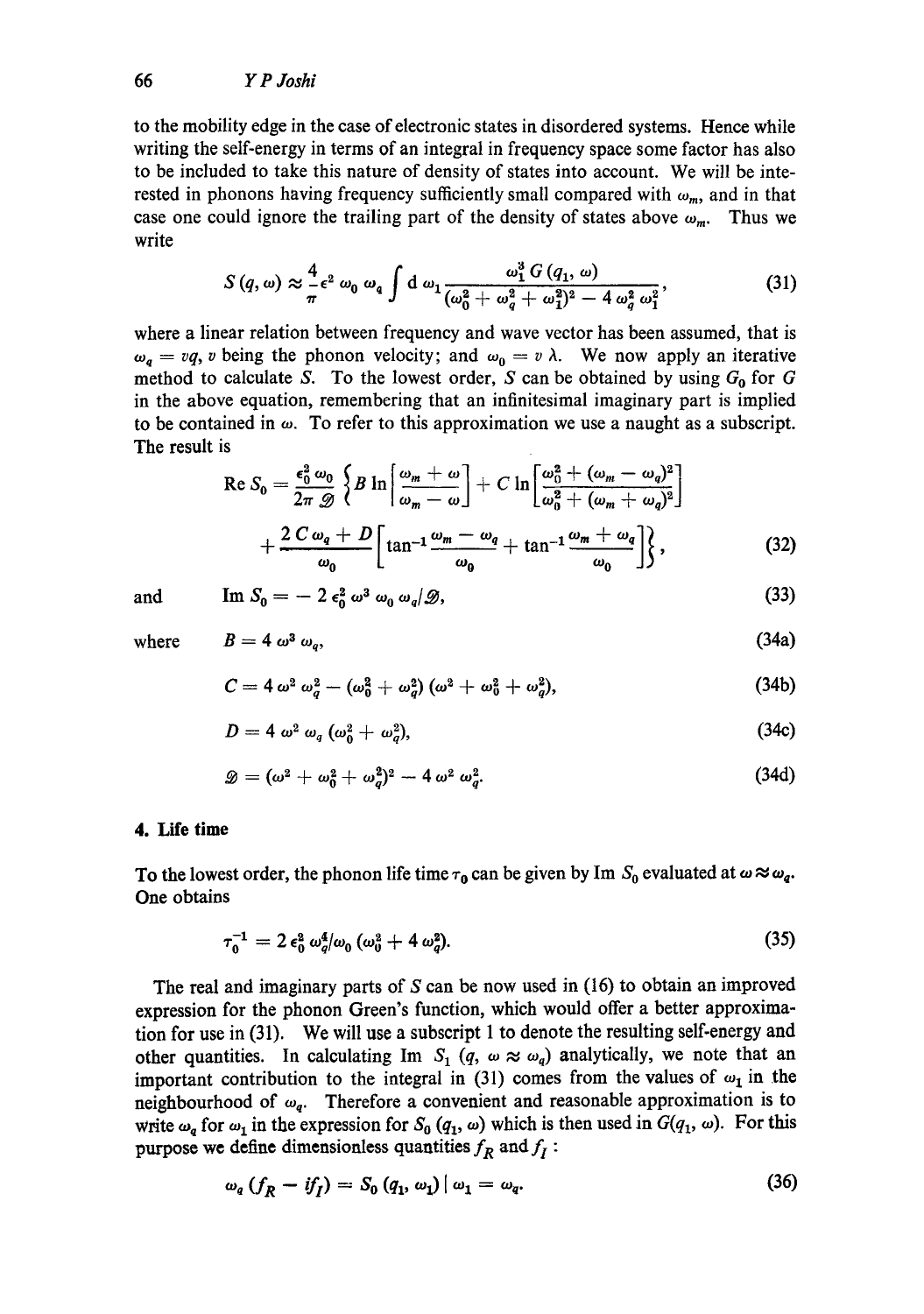If  $\epsilon_0^2$  be assumed to be sufficiently small then  $f_I$  and  $f_R$  would also be small compared with unity for phonon frequencies of our interest. With a little algebra the corrected life time  $\tau_1$  can be given by

$$
\tau_1^{-1} = \frac{\epsilon_0^2 \omega_0}{2\pi F^{3/2} (1+f^2)} \sum_{j=1} \text{Im } \mathcal{I}_j, \tag{37}
$$

where  $g_1 = \int d\omega_1 \frac{q_1 (1 + y)}{[\omega_1^2 + (\omega_2 - \omega_1)^2][\omega_2 - \omega_2 - i\omega_1]^2}$  (38) 0

and the integral expression for  $\mathcal{I}_2$  can be obtained from the above by replacing  $(\omega_1 - \omega_q - if \omega_1)$  with  $(\omega_1 + \omega_q - if \omega_1)$ . The integrals  $\mathcal{I}_3$  and  $\mathcal{I}_4$  differ from  $\mathcal{I}_1$ and  $\mathcal{I}_2$ , respectively, in having a negative sign and also the factor  $[\omega_0^2 + (\omega_1-\omega_2)^2]$ replaced by  $[\omega_0^2 + (\omega_1 + \omega_q)^2]$ . Here we have defined

$$
F = 1 + f_R, \tag{39a}
$$

and 
$$
f = f_1/2F
$$
. (39b)

In integrals  $\mathbf{J}'$ 's a factor  $F^{1/2}$  has been absorbed in the frequency terms  $\omega_0$ ,  $\omega_q$  and  $\omega_1$ . This implies that the effective relation between  $\omega_q$  and **q** is now  $\omega_q \approx |q| vF^{1/2}$ .  $v F^{1/2}$  can thus be interpreted as the effective velocity in the presence of perturbation, and would be slightly different from  $v$  that was defined for the starting unperturbed phonon system. This step does not introduce significant error in computing  $\tau_1$ .

The integrals  $\mathcal{I}_j$  can be evaluated analytically without much difficulty. If one defines

$$
x = \omega_q / \omega_0, \tag{40a}
$$

and  $x_m = \omega_m/\omega_0$ , (40b)

then the final result can be obtained as

 $\omega_m$ 

$$
\tau_1^{-1} = \frac{\epsilon_0^2 \omega_0 f(T_1 - T_2)}{2 F^{3/2} (1 + f^2)},\tag{41}
$$

where

$$
T_1 = A_1 \ln \left[ \frac{1 + (x_m - x)^2}{1 + (x_m + x)^2} \right] + 2(B_1 + A_1 x) \left[ \pi - \tan^{-1} \frac{2x_m}{x^2 - x^2 - 1} \right]
$$
  
+ 
$$
\frac{C_1}{1 + f^2} \ln \left[ \frac{(x_m - x)^2 + f^2 x_m^2}{(x_m + x) + f^2 x_m} \right]
$$
  
+ 
$$
\frac{2}{f} \left( D_1 + \frac{C_1}{1 + f^2} \right) \left[ \pi - \tan^{-1} \frac{2f x x_m}{(1 + f^2) x_m^2 - x^2} \right],
$$
(42a)

**P.--5**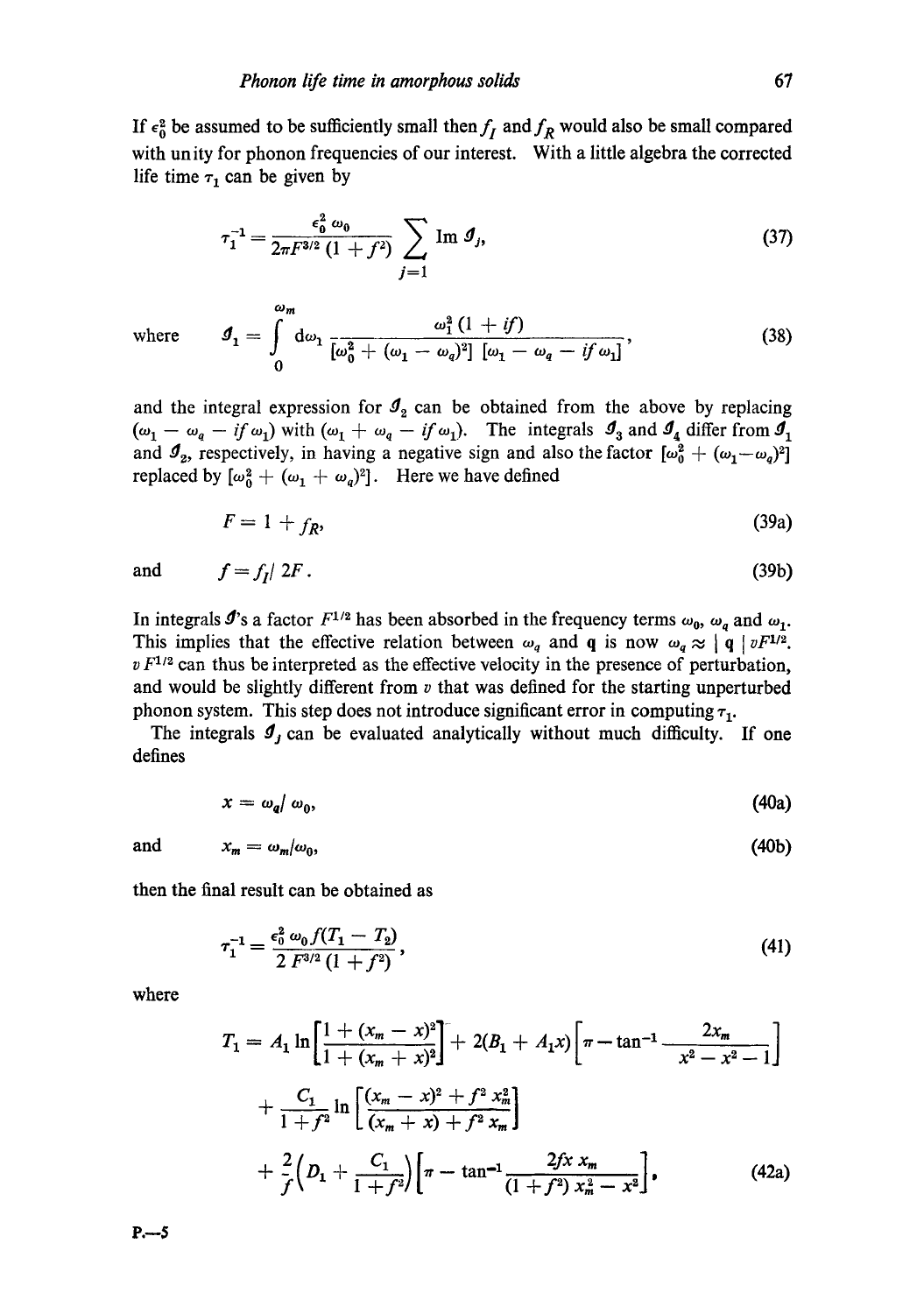and

68

$$
T_2 = \frac{A_2}{2} \ln \left[ \frac{[(x_m - x)^2 + 1] [(x_m + x)^2 + 1]}{(x^2 + 1)^2} \right]
$$
  
+  $(B_2 + A_2 x) \left[ 2 \tan^{-1} x - \tan^{-1} \frac{2x}{(x_m^2 - x^2 + 1)} \right]$   
+  $\frac{C_2}{2(1 + f^2)} \ln \left\{ x^{-4} [(x_m - x)^2 + f^2 x_m^2] [(x_m + x)^2 + f^2 x_m^2] \right\}$   
+  $\frac{1}{f} \left( D_2 + \frac{C_2}{1 + f^2} \right) \left[ 2 \tan^{-1} \frac{1}{f} - \tan^{-1} \frac{2f x^2}{(1 + f^2)^2 x_m^2 - x^2 (1 - f^2)} \right].$  (42b)

Here  $A_1$ ,  $B_1$ , etc. are given by

$$
A_{1} = \frac{1}{\mathcal{D}_{1}} \left[ 1 - 3x^{2} + f^{2}(1 + x^{2}) \right] + \frac{1}{\mathcal{D}_{2}} \left[ 1 + 5x^{2} + 8x^{4} + f^{2}(1 + x^{2})^{2} \right],
$$
\n
$$
B_{1} = 2x(1 + x^{2}) \left[ \frac{1}{\mathcal{D}_{1}} - \frac{1 + 2x^{2}}{\mathcal{D}_{2}} \right],
$$
\n
$$
C_{1} = x^{2} \left[ 3 - f^{2} \left( 1 + x^{2} \right) \right] \left[ \frac{1}{\mathcal{D}_{1}} - \frac{1}{\mathcal{D}_{2}} \right] - \frac{8x^{6}}{\mathcal{D}_{2}},
$$
\n
$$
D_{1} = 2x^{2} \left[ \frac{1 + 2x^{2}}{\mathcal{D}_{2}} - \frac{1}{\mathcal{D}_{1}} \right],
$$
\n
$$
A_{2} = D_{1},
$$
\n
$$
B_{2} = x(1 + x^{2}) \left[ \frac{1 + f^{2} \left( 1 + x^{2} \right)}{\mathcal{D}_{1}} + \frac{1}{\mathcal{D}_{2}} \right],
$$
\n
$$
C_{2} = 2x^{2} \left( 1 + f^{2} \right) \left[ \frac{1}{\mathcal{D}_{1}} - \frac{1 + 2x^{2}}{\mathcal{D}_{2}} \right],
$$
\n
$$
D_{2} = x^{2} \left[ 1 + f^{2} \left( 1 + x^{2} \right) \right] \left[ \frac{1}{\mathcal{D}_{2}} - \frac{1}{\mathcal{D}_{1}} \right],
$$
\n
$$
\mathcal{D}_{1} = \left[ 1 + f^{2} \left( 1 + x^{2} \right) \right]^{2} - 4f^{2} \left[ 2x^{2} \right],
$$

where

$$
\mathscr{D}_1 = [1 + f^2 (1 + x^2)]^2 - 4f^2 x^2,
$$

$$
\mathcal{D}_2 = (1 + 4x^2)^2 + 2f^2(1 + x^2)(1 + 2x^2) + f^4(1 + x^2).
$$

In the limiting case when  $f > 1$ ,  $\tau_1$  reduces to  $\tau_0$ .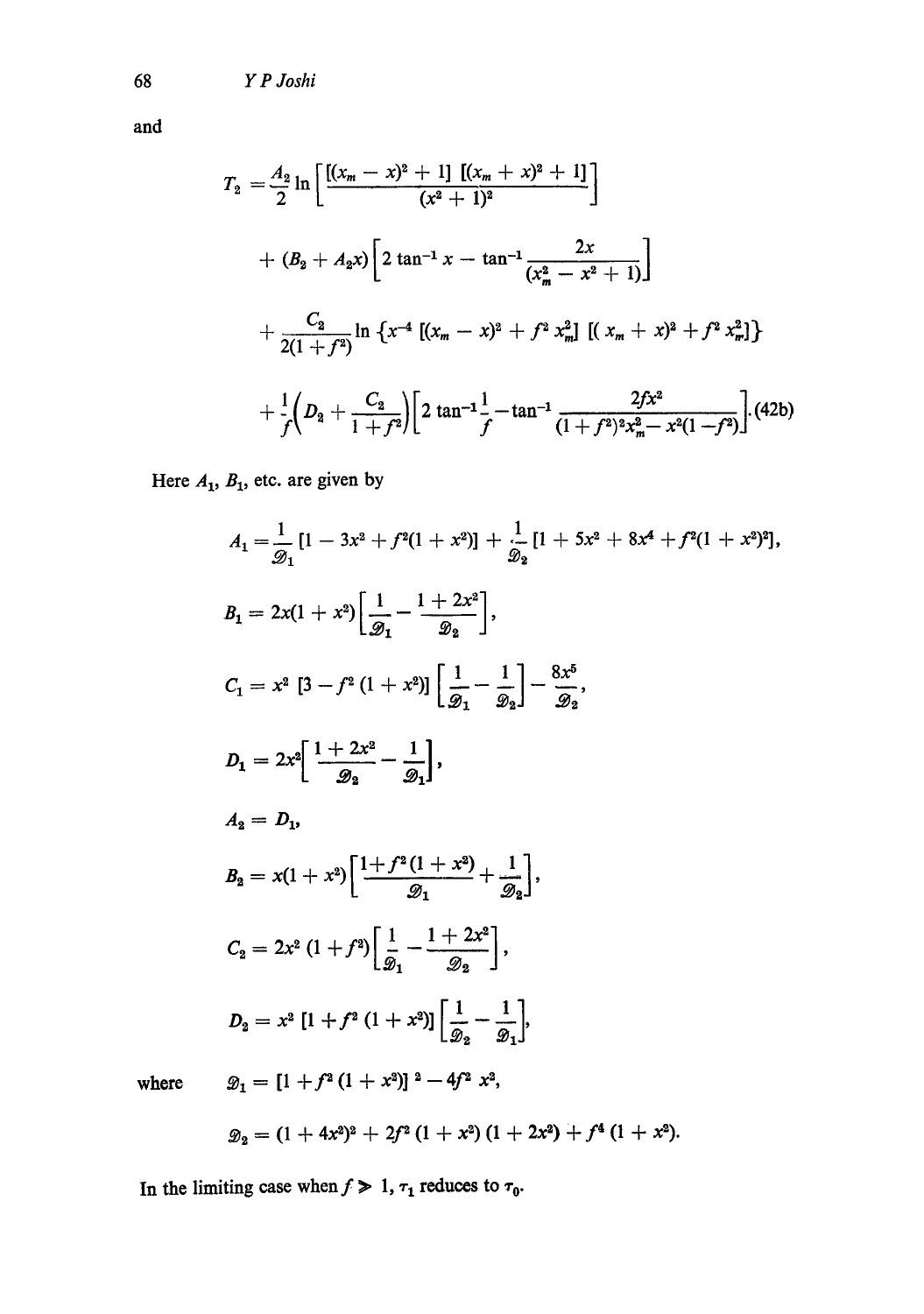### **5. Discussion**

The expression for  $\tau_0$  given by (35) is essentially the same as obtained earlier in connection with the thermal conductivity analysis of vitreous silica (Joshi 1979). The inverse life time  $\tau_0^{-1}$  is observed to vary as the fourth power of frequency for values of the latter which are small compared with  $\omega_0$ . With the increase in frequency, there is a weakening in the dependence of  $\tau_0$  on frequency, such that for  $\omega_q \gg \omega_0$ ,  $\tau_0^{-1}$ is practically a quadratic function of  $\omega_q$ . This nature of  $\tau_0$  was found to give a satisfactory explanation of the temperature-dependence of conductivity in and around the plateau region where thermal phonons have frequencies of order  $\omega_0$ . It is also noted that the parameter  $\epsilon_0^2$  can be of the order of 5% and the parameter  $1/\lambda$  can be of the order of 20  $\AA$ . This has the implication that the elasticity of the medium can be treated to remain almost constant over a region of about 20  $\AA$  in dimension. The corresponding value of  $\omega_0$  is of the order of  $3.0 \times 10^{12}$  rad. sec<sup>-1</sup> in a typical glassy solid. In figure 1 we present some numerical calculations of the phonon life time as given by (41), using  $\omega_0 = 3.0 \times 10^{12}$  rad. sec<sup>-1</sup> and  $x_m = 20$ , which are the typical values for a solid like vitreous silica. It is observed that the frequency dependence of  $\tau_1$  and  $\tau_0$  are essentially the same for  $\omega_q \leq \omega_q$ . There is a slight difference in magnitude between these two depending on the value of  $\epsilon_0^2$ . The difference increases with increasing  $\epsilon_0^2$  and is not noticeable for  $\epsilon_0^2 = 0.01$ . We also note that, depending on the value of  $\epsilon_0^2$ , there is some frequency larger than  $\omega_0$ above which  $\tau_1$  shows a much weaker dependence on  $\omega_q$  than  $\tau_0$ . This in fact defines



Figure 1. Typical variation of  $1/\tau_1\omega_q$  (solid line) with phonon frequency. Parameters used are  $\omega_0 = 3.0 \times 10^{13} \text{ sec}^{-1}$ ,  $x_m = 20$  and  $\epsilon_0^2 = 0.10$  (A), 0.06 (B), and  $0.01$  (C). Broken curve represents  $1/\tau_0 \omega_q$ .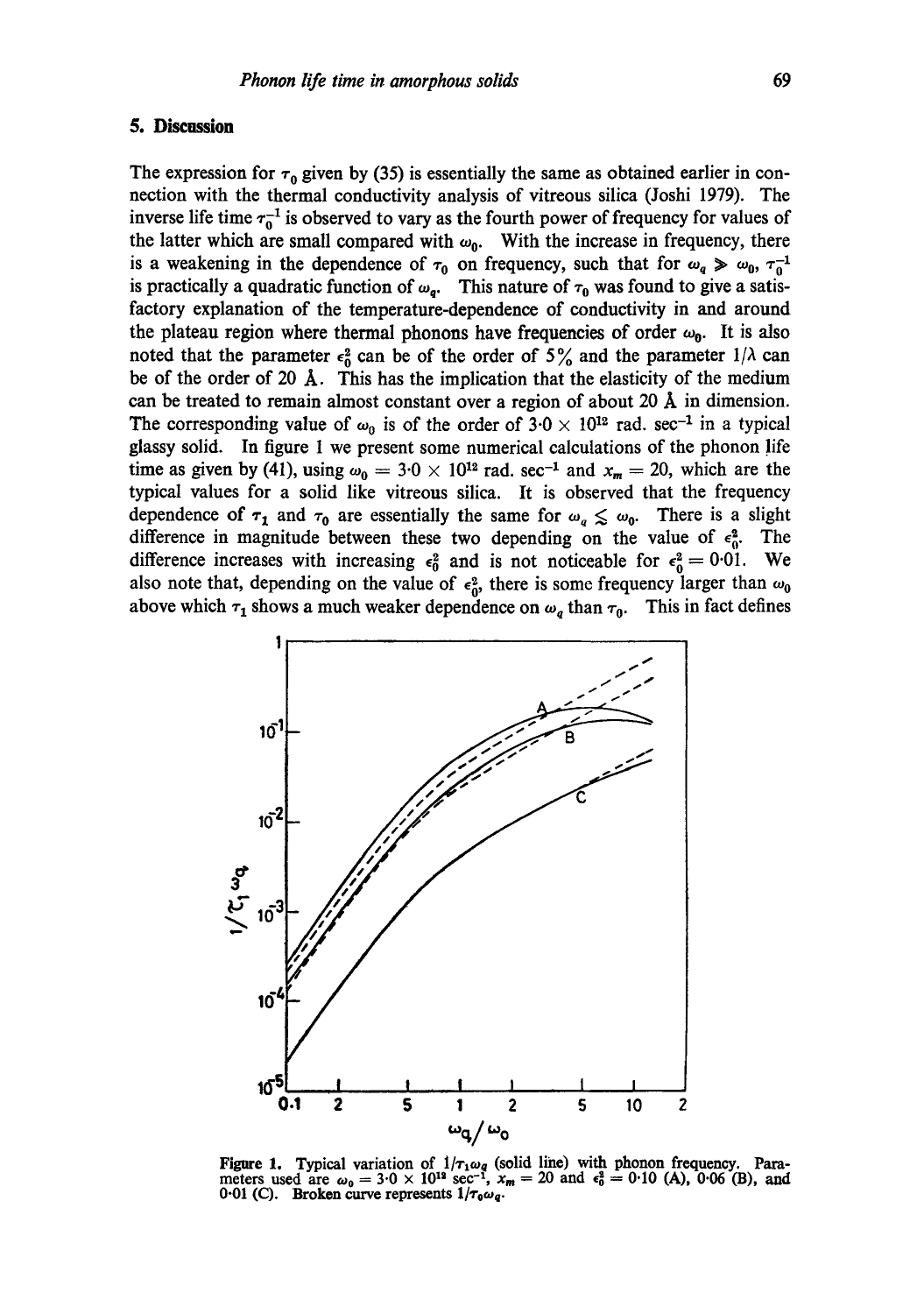the frequency above which the corrected life time would be appreciably different from the one obtained by first-order perturbation calculation, that is  $\tau_0$ . In this region the life time tends to a practically constant value, with the rise in  $\omega_q$ . This result is perhaps valid qualitatively (Ziman 1960). We cannot, however, be sure of the quantitative validity of this calculation as the present continuum model would not offer a good description of the dynamics at higher frequencies.

For frequencies in the neighbourhood of  $\omega_0$ , the life time can be approximately represented by a function of the type  $\omega_{a}^{n}$ , where *n* is very nearly equal to 3. Recent ultrasonic attenuation studies by Dietsche and Kinder (1979) in vitreous silica at frequencies in the vicinity of 200 GHz have also indicated this kind of frequency dependence of the life time. In fact, they have suggested that the phonon mean free path can be satisfactorily given by

$$
l = (10 \pm 1) v^{-2.9 \pm 0.3} \mu \text{m}
$$

where  $\nu$  is the frequency in units of 100 GHz. Thus the mean free path at 200 GHz is something between 0.98 and 1.81  $\mu$ m and similarly at 500 GHz it lies between 0.052 and 0.168  $\mu$ m. Present calculations give us 0.63  $\mu$ m and 0.055  $\mu$ m for the mean free path at these frequencies, respectively, when we use  $v = 4.1 \times 10^5$  cm sec<sup>-1</sup>,  $1/\lambda = 15$  Å and  $\epsilon_0^2 = 0.053$ . These are the values of parameters that have yielded good results in the case of conductivity analysis (Joshi 1979). The difference between the experimental results and the theory is tolerable.

It is possible to perform analytic calculations for  $\tau_0$ , using a more complex model expression for the correlation function  $\Gamma(R)$ . However, for a correlation that is unity for small  **and falls rapidly to a zero value with increasing**  $**R**$ **, the frequency depend**ence of the life time would not be very different from what is obtained above. In conclusion, we may mention that for physically reasonable values of the parameter  $\epsilon_0^2$ , the corrected expression  $\tau_1$  for the inverse life time does not differ appreciably from  $\tau_0$  for frequencies comparable to or less than  $\omega_0$ . Further, other scattering mechanisms (such as LTS) with comparatively weaker frequency dependence would generally be more important in the case of very low frequency phonons, since in that case the present inverse life time exhibits a quartic dependence on frequency.

#### **Acknowledgement**

The author wishes to thank Professor G S Verma for his interest in the present work.

#### **References**

Abrikosov A A, Gorkov L P and Dzyaloshinskii I E 1964 Method of field theory in statistical physics (Englewood Cliffs: Prentice-Hall) Anderson P W, Halparin B I and Verma C M 1972 *Philos. Mag.* 25 1 Choy C L 1977 *Polymer* 13 984 Dietsehe W and Kinder H 1979 *Phys. Rev. Lett.* 43 1413 Hunklinger S and Arnold W 1976 *Physical acoustics* (New York: Academic) 12 155 Jäckle J 1972 Z. Phys. 257 212 Joshi Y P 1979 *Phys. Status Solidi* B95 317